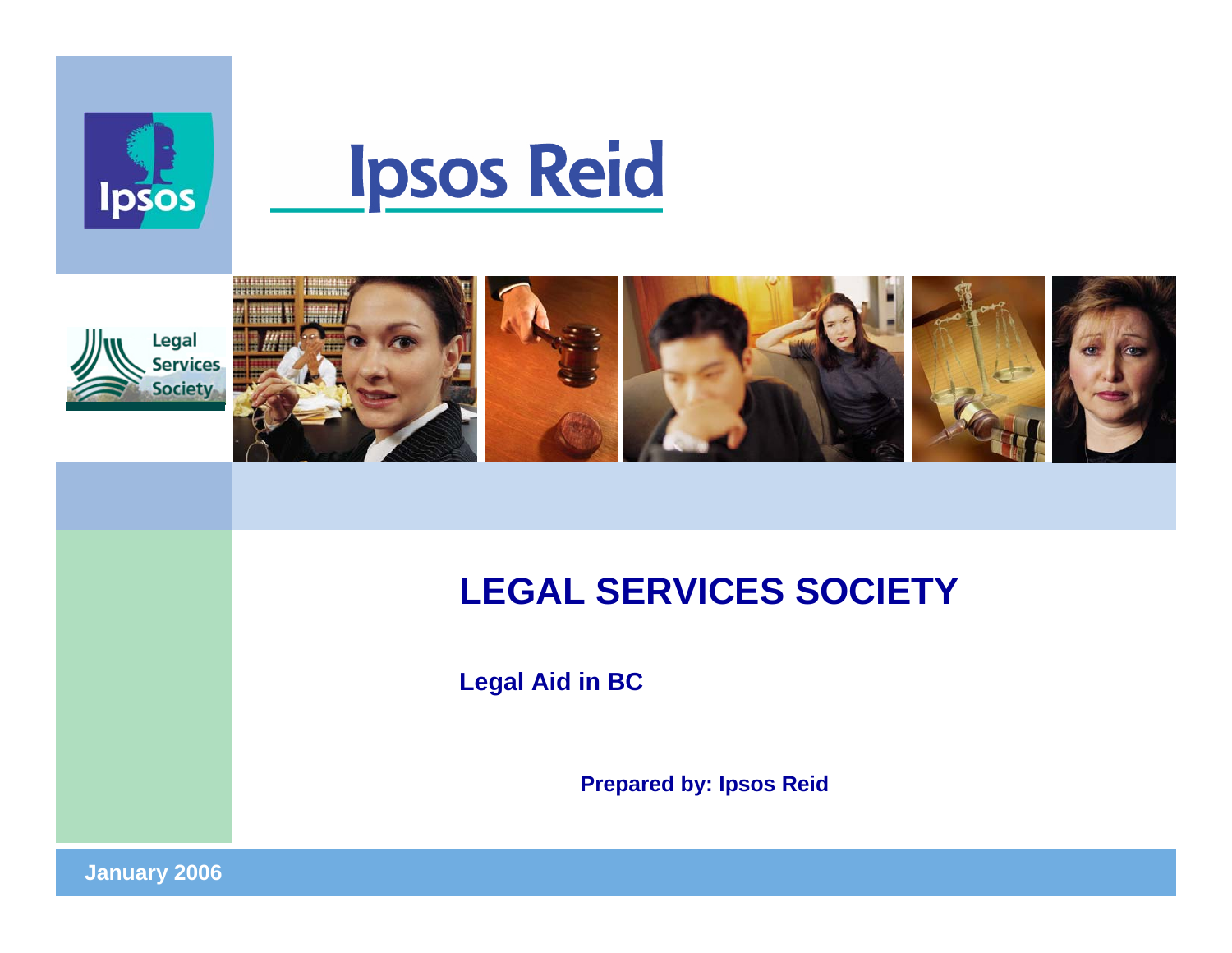

#### **Methodology**

- ♦ A series of questions added to the *BC Reid Express* provincial omnibus survey for December 2005.
- ♦ Fieldwork conducted December 7 to 12, 2005 by telephone.
- ♦ Survey results weighted to 2001 Census data by age and gender within region.
- ♦ RDD dialling, random selection of respondents at the household level.
- ♦ Margin of error  $\pm 3.5\%$ , 19 times out of 20 on a base of 763 people.

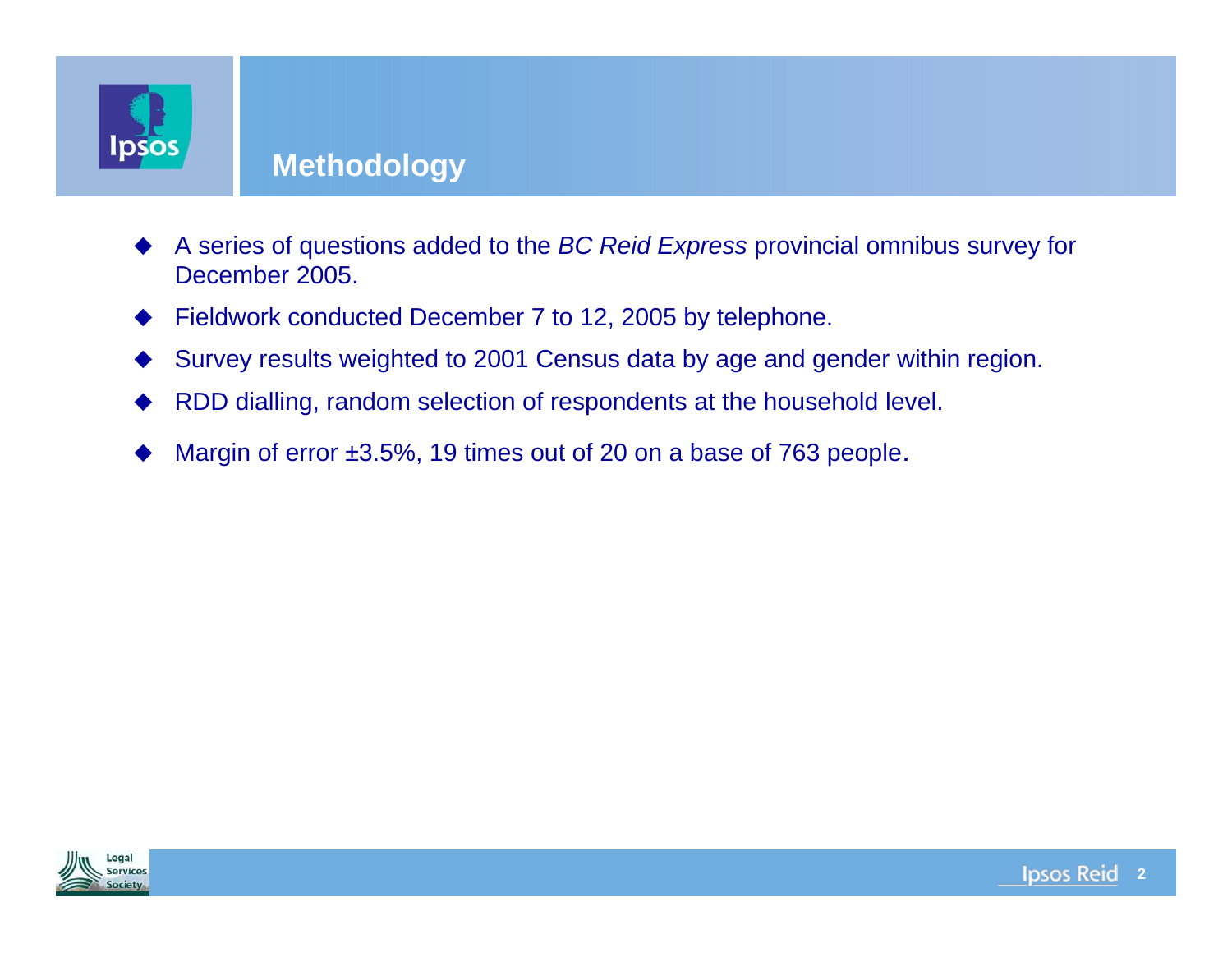

#### **Summary of Findings**

- ♦ The majority of British Columbians know very little (55%) or nothing (25%) about legal aid. There is little regional variation on awareness.
- ♦ Although there is a distinct lack of knowledge amongst British Columbians regarding legal aid, few believe that legal aid is readily available when it comes to criminal law, family law, immigration/refugee law or other civil matters. People who know more about legal aid tend to be more likely than others to say that funding is not adequately available.
- Almost nine-in-ten British Columbians say they support legal aid services. Support for legal aid services is a little lower amongst people in the BC north and interior, but still high at 83%. Support is higher amongst those who are more aware of legal aid.
- ♦ British Columbians generally say that legal aid for low income people is important in all types of cases, but particularly in family court (94% say it is very or somewhat important). Those who are less aware of legal aid services tend to place less importance on legal aid for low income people.
- ◆ 51% of British Columbians say that legal aid services are not adequately funded, while 37% say that they are either adequately funded or over-funded. Those who are more aware of legal aid services are more likely to say that legal aid is not adequately funded.

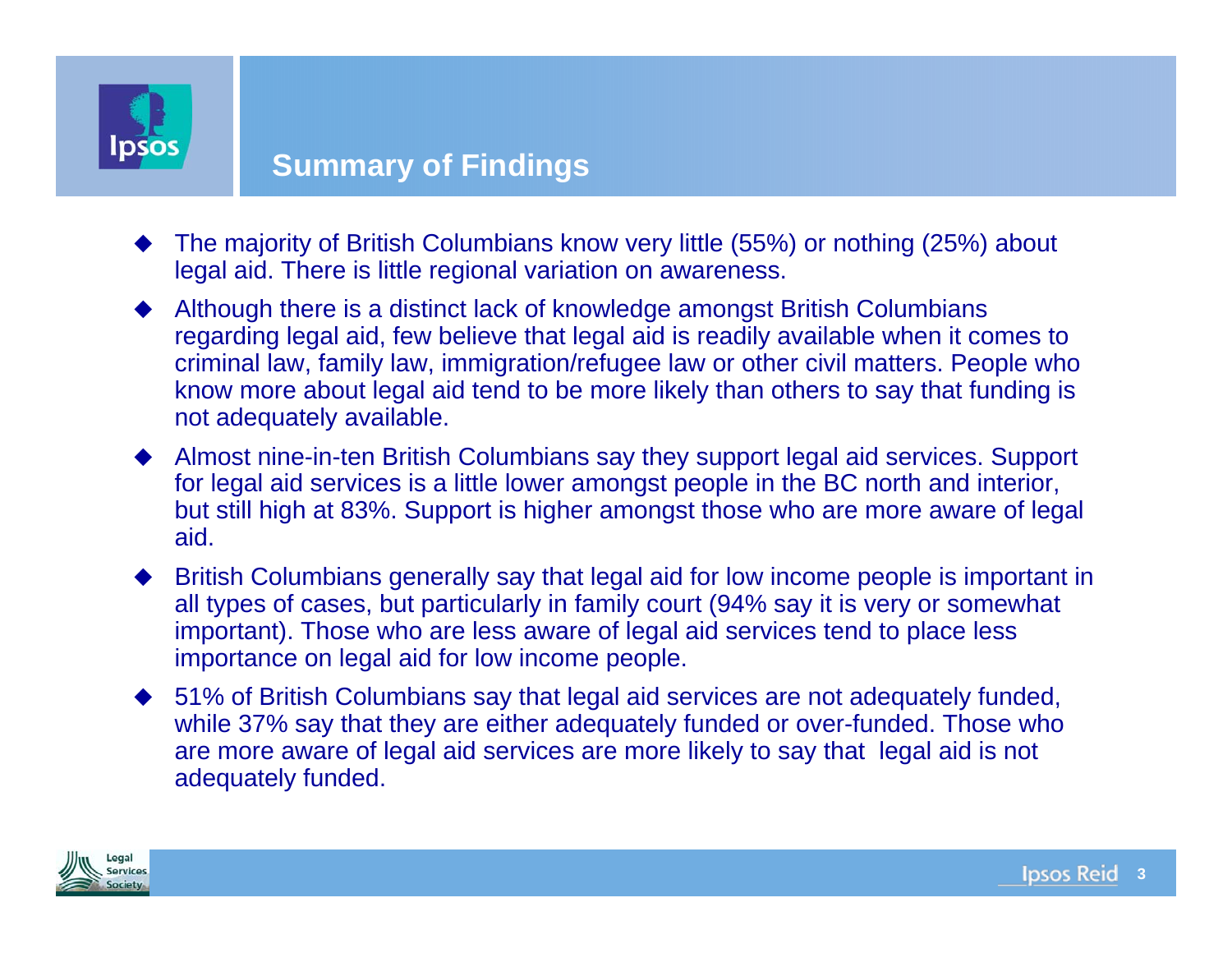

#### **Summary of Findings (cont'd)**

- ♦ There is almost universal agreement with the idea that everyone should have the right to access the justice system. Only 2% disagree with this.
- ♦ There is a little less agreement with the idea of the government giving legal aid the same priority as health care, education, welfare and child protection. Nevertheless, 73% of British Columbians feel that legal aid should get the same funding priority as these other social services. Just 25% disagree.
- ♦ When asked for ways in which legal aid services could be improved, the most common suggestion by far is for funding to be increased. This is followed by providing improved accessibility for all people and educating people about legal aid.

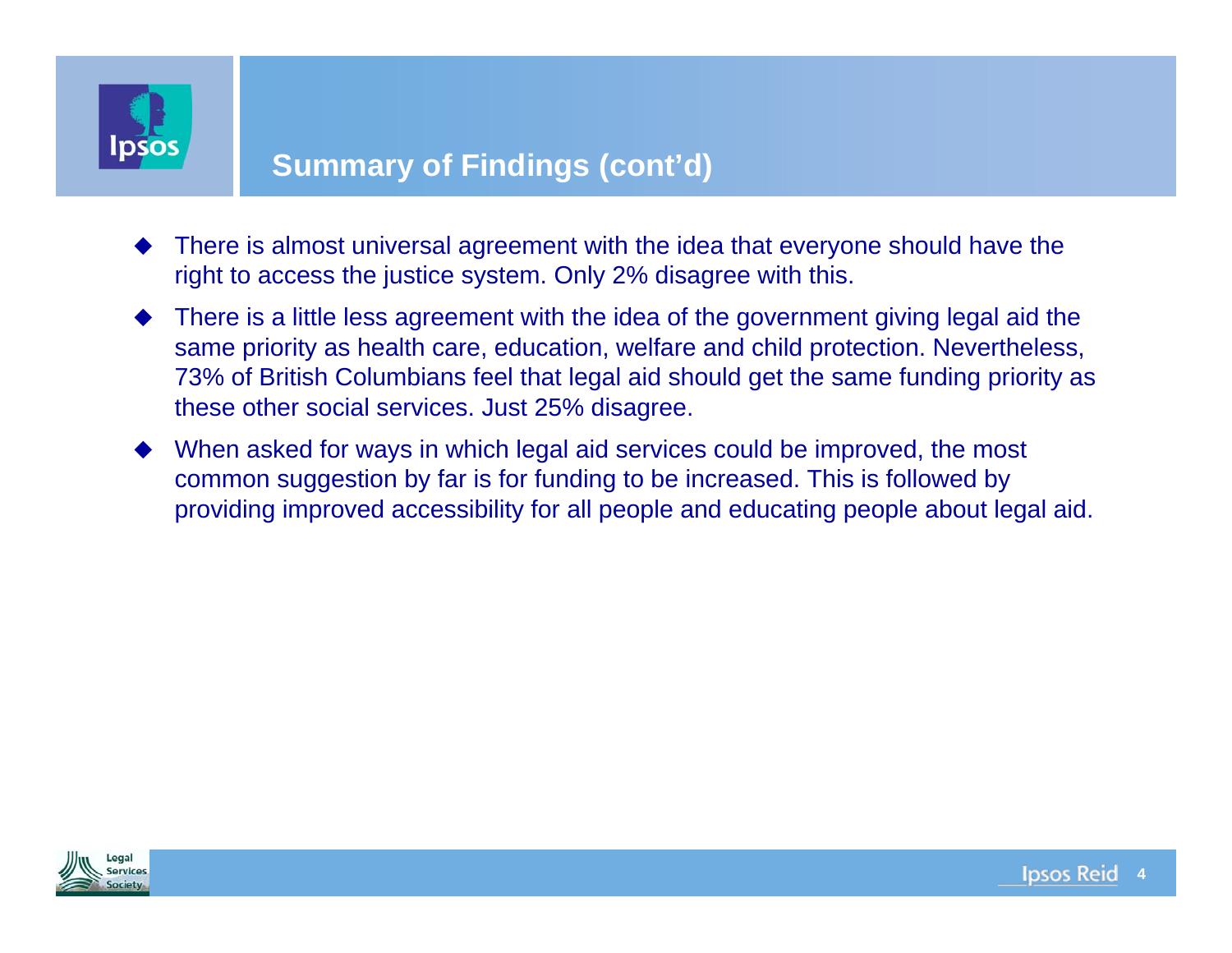

*"I would like to ask you a few questions about legal aid. First of all, is this a subject that you …?"*



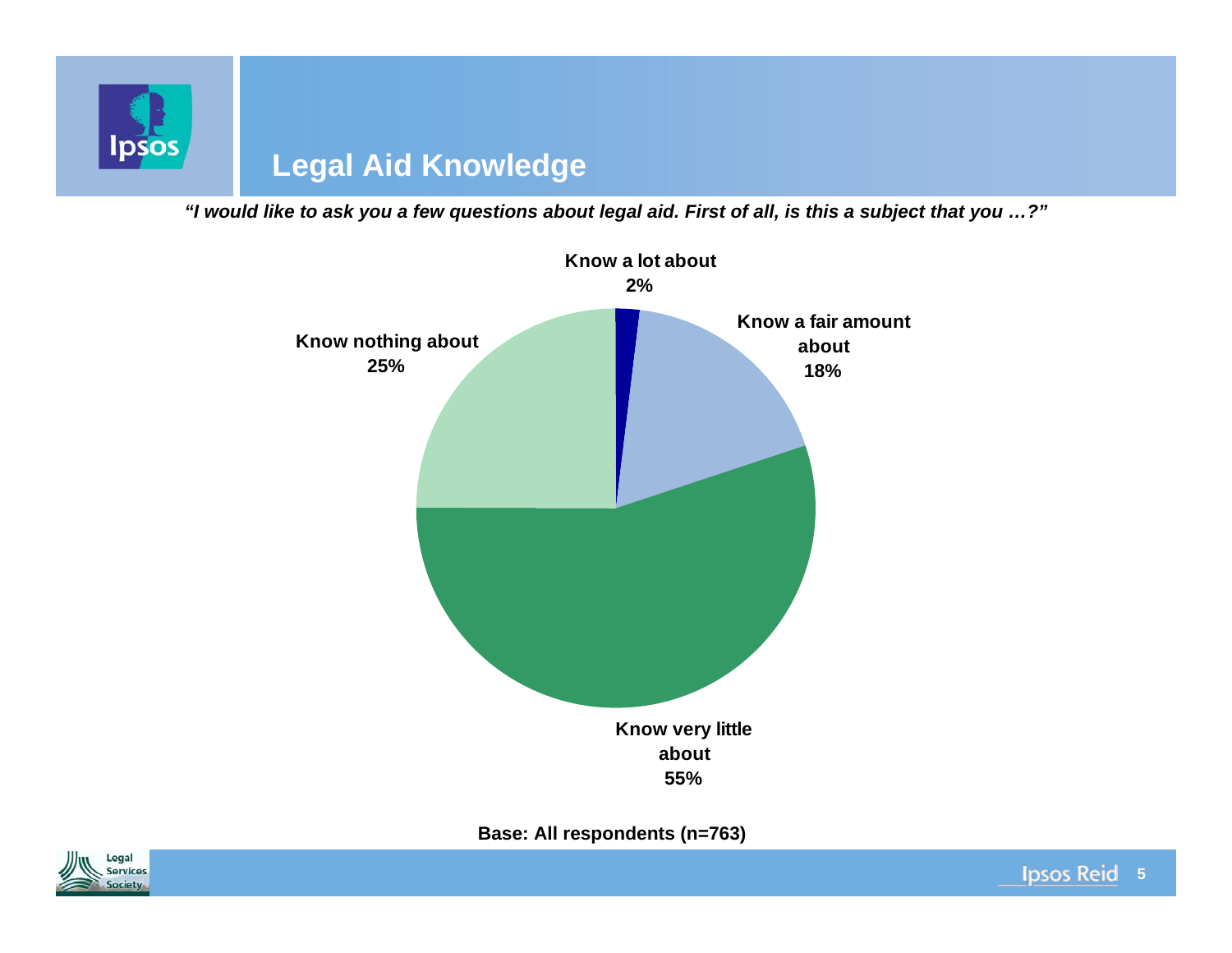

# **Availability of Legal Aid**

*"Overall, for those who need it, would you say that legal aid in BC is readily available, somewhat available, or not adequately available when it comes to …?"*



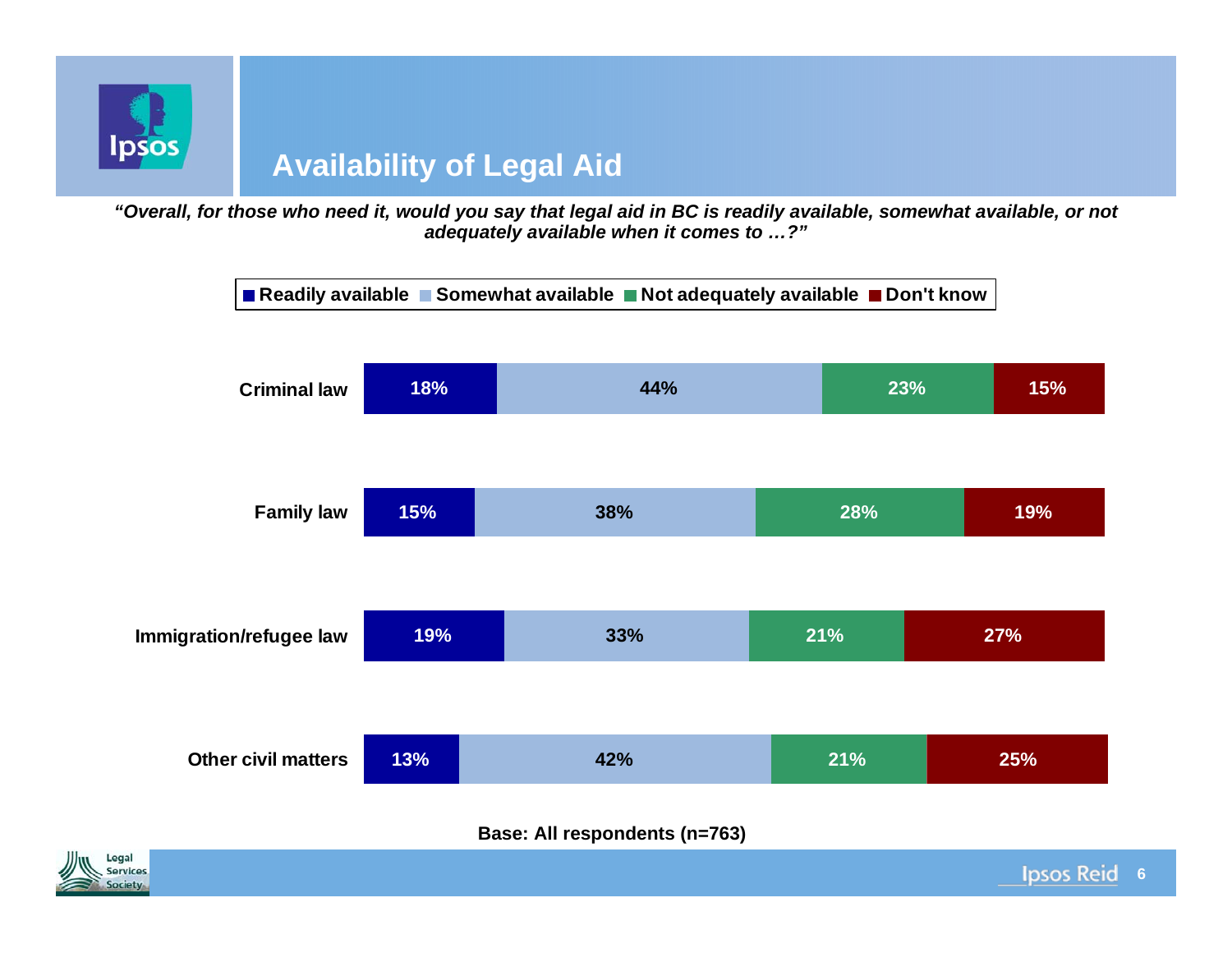

### **Support/Oppose Legal Aid Services**

*"As you may already know, legal aid services provide low income people with legal information, advice, and/or representation in court. This can include providing them with a self-help kit, giving them a few hours of legal advice, or paying a lawyer to represent them in court for serious family, criminal, or immigration/refugee problems. Knowing this, to what extent do you support or oppose legal aid services?"*



**7**

**Ipsos Reid** 

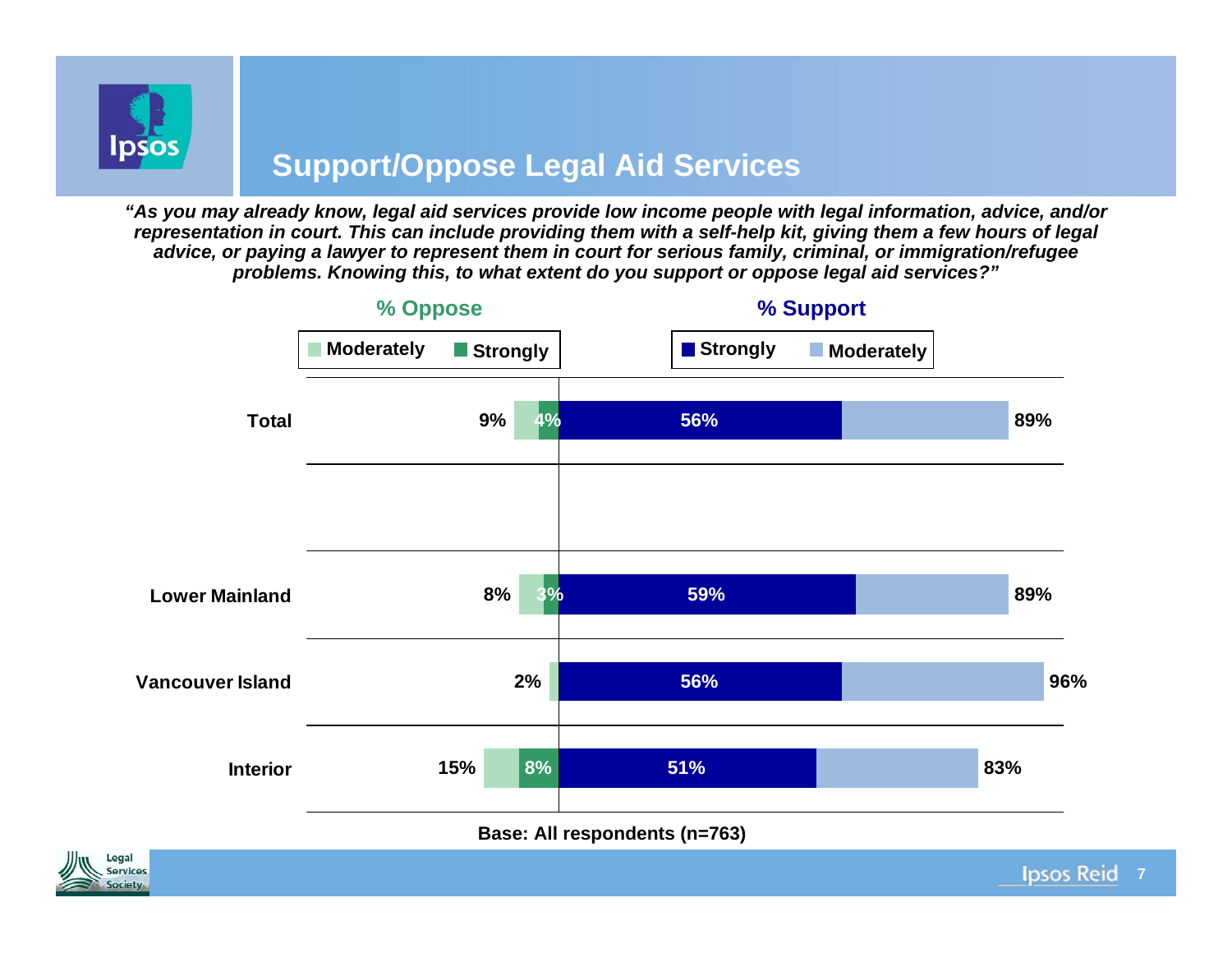

#### **Importance of Fairness in the Justice System**

*"In your opinion, how important is it to fairness in the justice system for BC to provide low income people with legal aid in …?"*



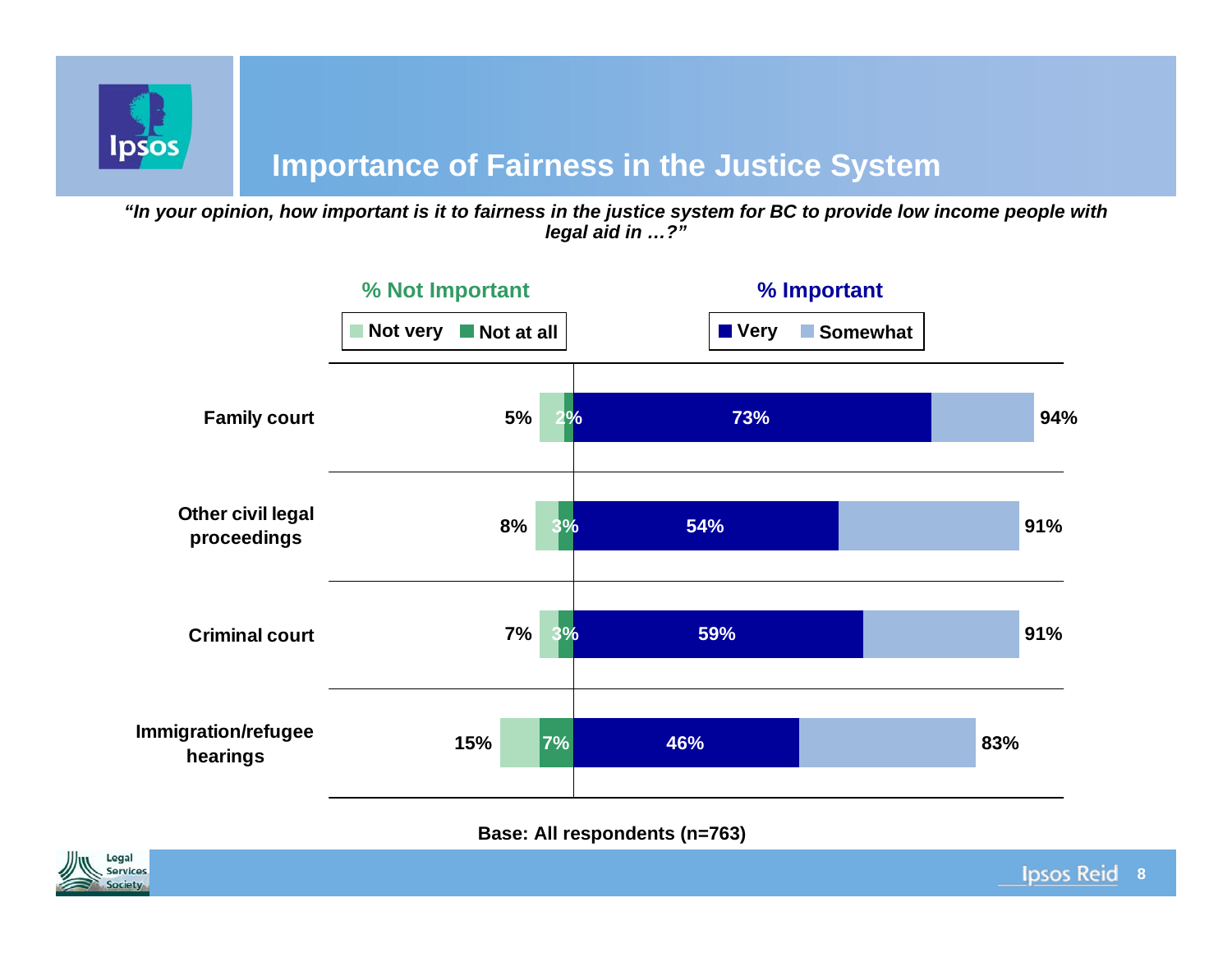

### **State of Legal Aid Services in BC**

*"Based on anything you may have read, heard, or seen, would you say that legal aid services in British Columbia are …?"*



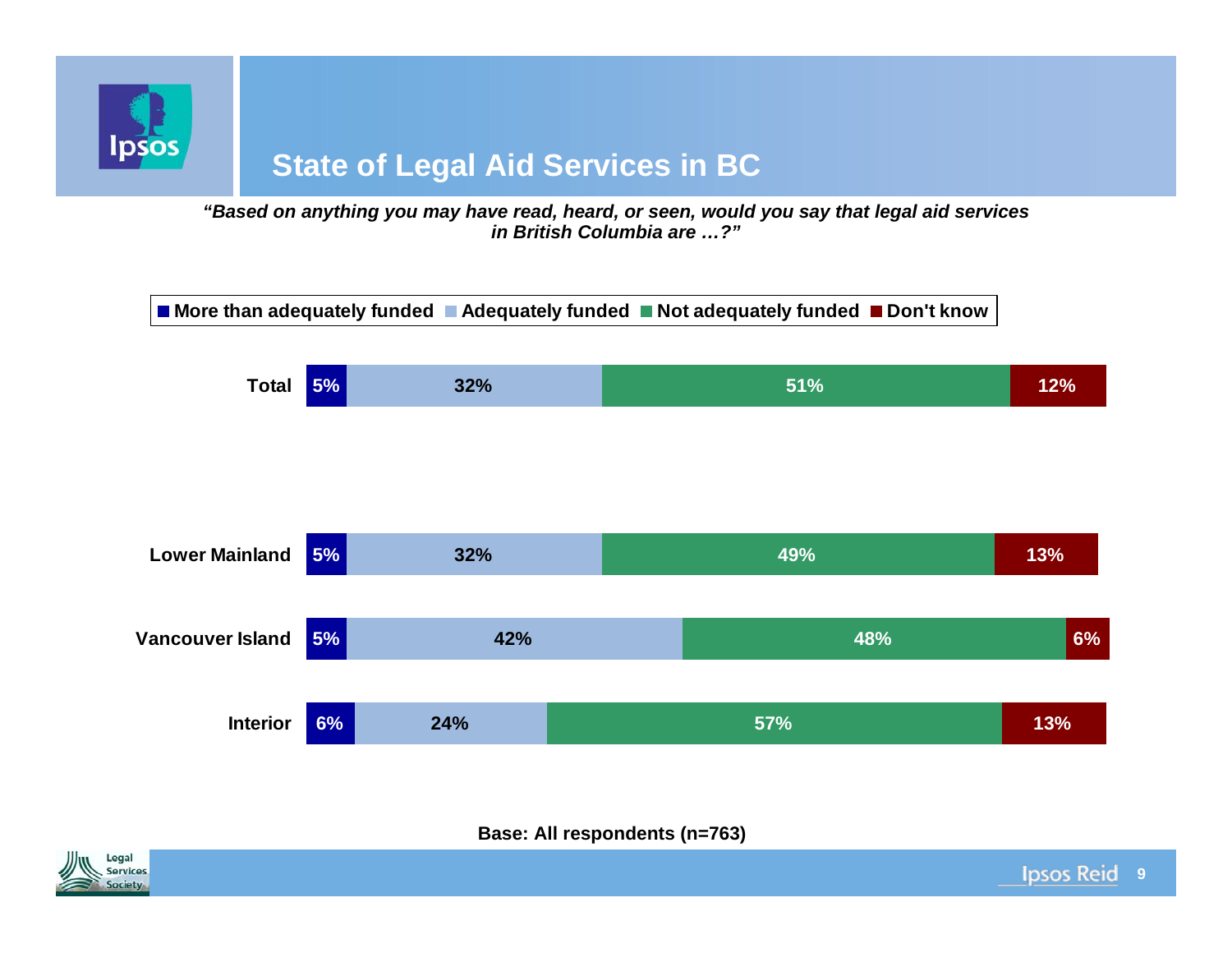

#### **Agreement with Statements**

*"Would you agree or disagree with the following statement …? Would that be strongly or moderately?"*